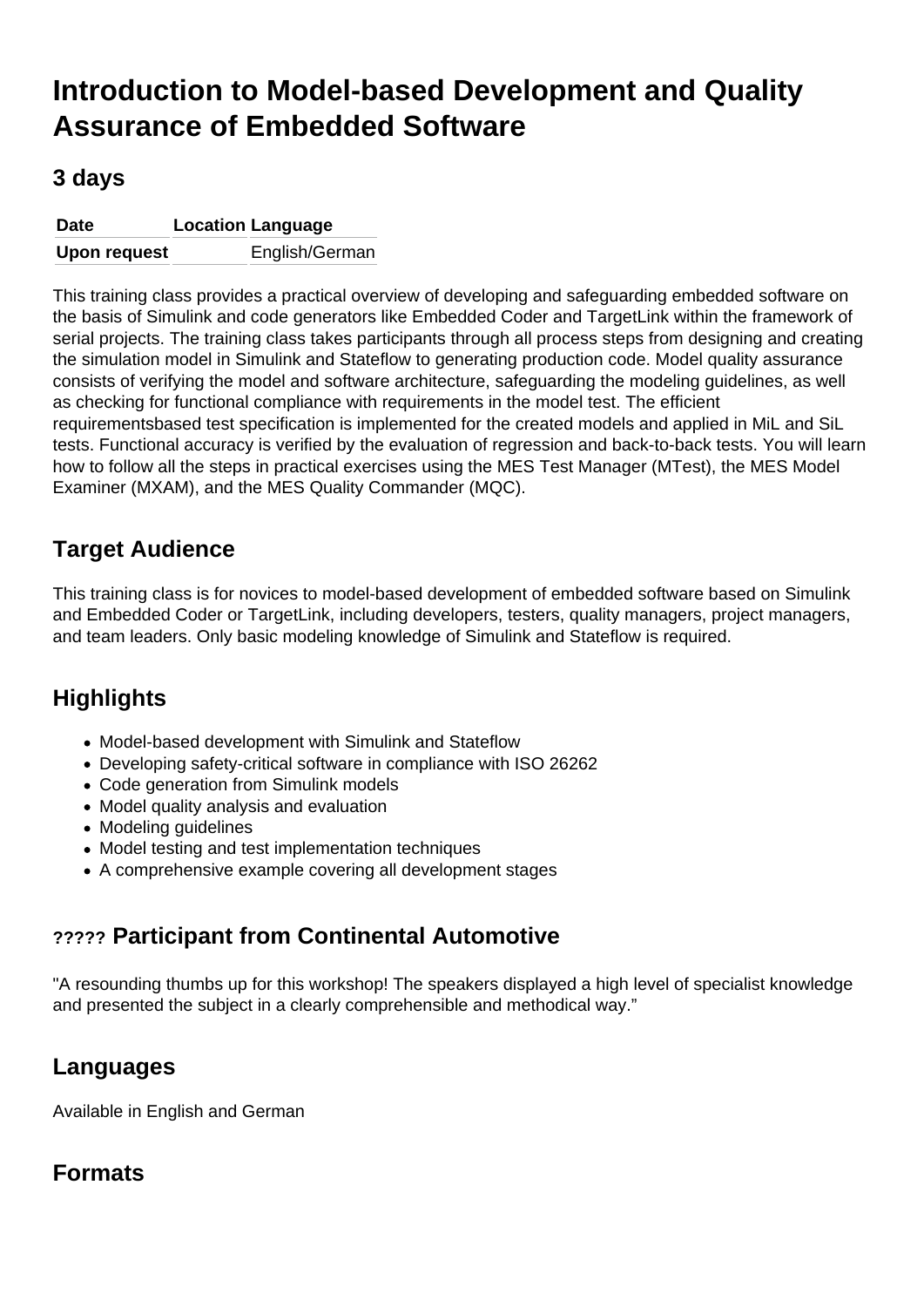### [Icon On Site Training](https://model-engineers.com/en/tudoor-academy/trainers/)

Image not found or type unknown

#### Open-enrolment Trainings at one of our locations

#### Icon Online Training

Image not found or type unknown

#### Virtual Classroom Trainings wherever you are

#### Icon Inhouse Training

Image not found or type unknown

In-house Trainings online or in-house

[More Details on Formats and Locations](https://model-engineers.com/en/tudoor-academy/locations/)

# Cost, Terms & Conditions

See all fees, terms & conditions for training classes provided by tudoor academy

[Send Request](mailto:training@tudoor.com?subject=tudoor academy | Training Request)

# Our Trainers



# Agenda

Day 1

Overview: Model-based software development with Simulink

- Foundations of model-based development
- Overview of development and quality assurance activities
- Characteristics of ISO 26262-compliant development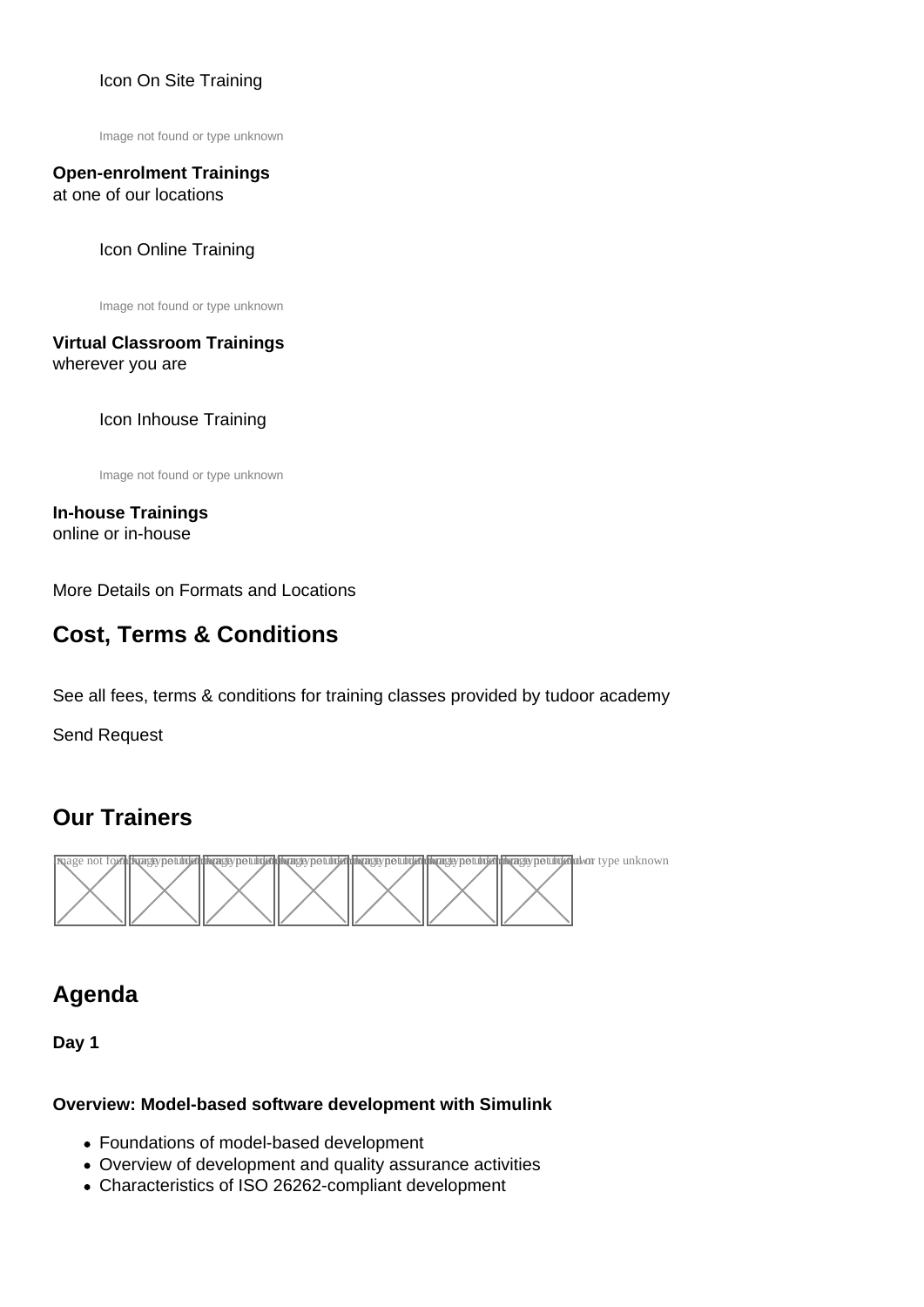#### **Introduction to sample application**

- Set up modeling environment
- Introduction to sample models

#### **Modeling embedded software in Simulink**

- Simulink modeling environment
- Composition and structure of environment and controller models
- Parametrization of Simulink models
- Continuous and discrete modeling

#### **Hands-on: Simulink**

#### **Modeling embedded software with Stateflow**

- Introduction to the concept of finite-state machines
- Stateflow modeling environment
- Stateflow design pattern
- Recommended best practices

#### **Hands-on: Stateflow**

#### **Analysis and evaluation of model architecture**

- Model structure analysis
- Introduction to complexity metrics
- Calculating model complexity
- Measures to reduce model complexity
- Identification of ineffective interfaces and model clones

#### **Hands-on: Analysis, evaluation and refactoring of model architecture**

#### **Day 2**

#### **Code generation via TargetLink/Embedded Coder development environment**

- Principles of code generation
- Data dictionary
- Data types, classes, scaling, and fixed-point arithmetic
- Interfaces (signals and buses)

#### **Integrating models and distributed modeling**

- Advantages of model referencing and libraries
- Definition of distributed parameter files

#### **Ensuring model quality with modeling guidelines**

- Overview of modeling guidelines
- General modeling guidelines for MISRA- and ISO 26262-compliant modeling
- Specific guidelines on improving code generator application